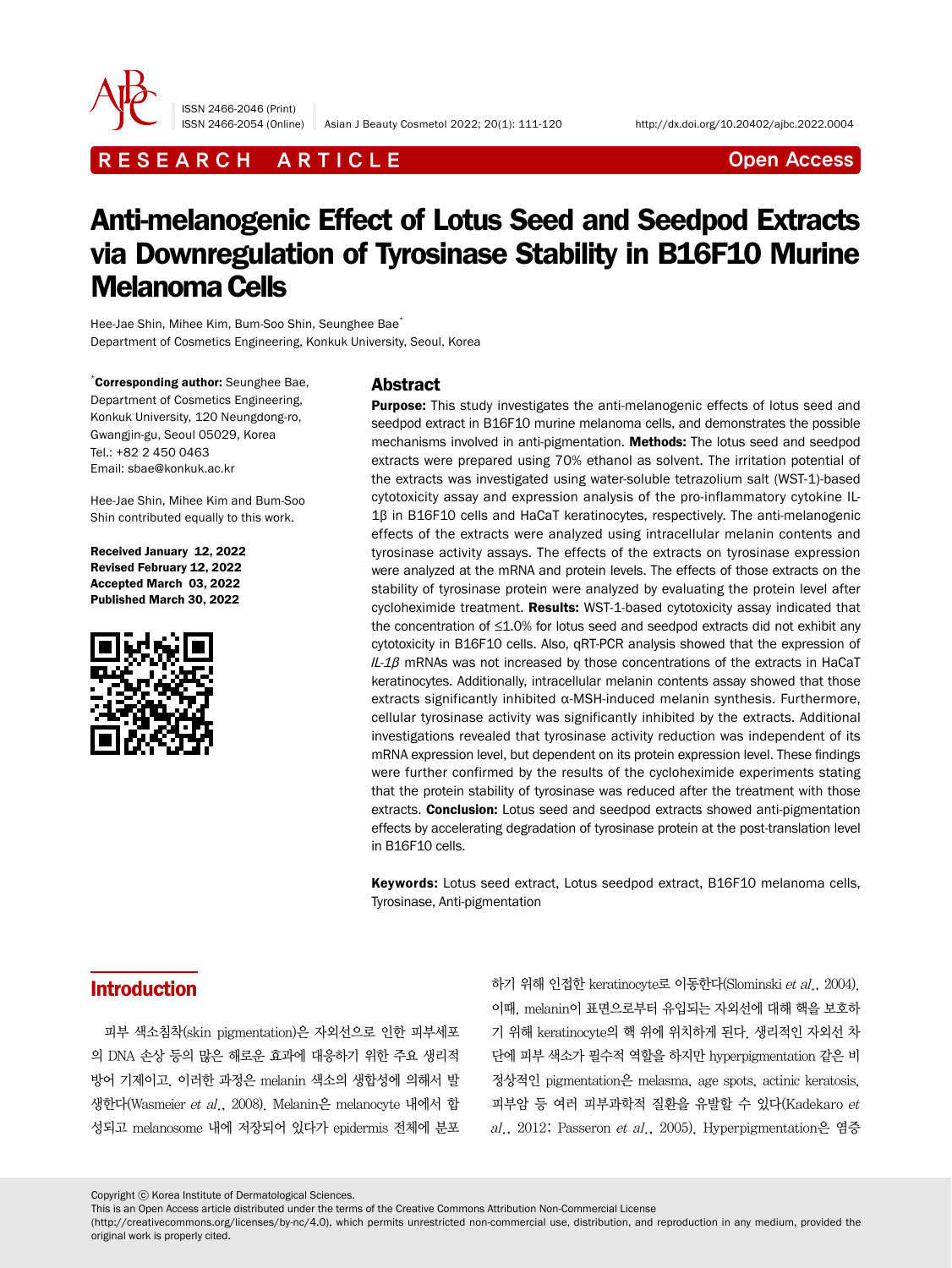및 자외선을 포함한 다양한 생물학적, 환경적 요인에 의해 발생하 지만 pigmentation 장애에 대한 효과적인 치료는 melanin 생성 을 억제하는 것을 기반으로 한다(Passeron et al., 2005). 따라서 melanogenesis를 조절하거나 억제할 수 있는 천연 화합물을 선별하 여 소재로써 개발하는 것은 제약 및 생물의학 목적으로 가치가 있다.

Melanogenesis는 melanocyte에서 melanin을 생성하는 대사 과 정이다(Schallreuter et al., 2008). 이 과정은 tyrosine을 melanin으 로 전환하는 일련의 효소 반응을 포함한다(Kedekaro et al., 2012; Schallreuter et al., 2008). Tyrosinase는 L-tyrosine을 melanin 의 전구체인 L-dihydroxyphenylalanine (L-DOPA)으로 전환되 는 것을 촉매하는 필수 및 속도 제한 효소이다(Park et al., 2019). Tyrosinase 수치는 사람 피부의 pigmentation이 진행되는 정도와 밀접한 관계가 있으며, tyrosinase 활성을 억제함으로써 잠재적으 로 pigmentation을 저해할 수 있다(Bae-Harboe & Park, 2012; Chan et al., 2014). Tyrosinase의 발현은 skin pigmentation과 melanocyte의 분화, 증식, 생존을 조절하는 중요한 요소인 전사인자 (MITF)에 의해 조절된다(Bentley et al., 2014). 피부에서 자외선에 의한 hyperpigmentation은 keratinocyte로부터 분비된 c (α-MSH) 가 melanocortin 1 receptor (MC1R)에 의해 melanocyte로 유입되 고, cyclic adenosine monophosphate (cAMP), protein kinase A (PKA), CRE–binding protein (CREB) 등의 다양한 인자들로 인한 MITF 발현에 의해 유도된다(Bonaventure et al., 2013; Shibahara et al., 2000; Hartman & Czyz, 2015).

연자육(lotus seed)은 수련과(Nymphaeaceae)에 속하는 다년생 수 생식물인 연꽃(Nelumbo nucifera Gaertner)의 잘 익은 종자를 가을 에 수확하여 과피를 제거하여 말린 것으로 연밥 혹은 연자로 불리며, 연자방(lotus seedpod)은 연꽃의 꽃턱을 말린 것이다. 연자육과 연자 방은 예부터 한방 및 민간에서 약재 혹은 식용으로 널리 사용되어져 왔다(Lee et al., 2013). 선행 연구에서 연자육 추출물이 미백 효능 을 갖는다는 것을 밝혔으나, tyrosinase 및 상위 단백질이 합성되는 것을 저해하는 기전만을 제시하였으며, 연자방에 대해서는 이전까지 그 효능에 대해 알려진 바가 거의 없다(Lee et al., 2013).

본 연구에서는 연자육과 연자방 추출물의 anti-pigmentation 효 능과 tyrosinase 단백질 합성 과정 이후의 미백 기전을 추가적으로 알아보기 위해 연자육과 연자방의 in vitro상의 tyrosinase 활성 저 해 효과와 B16F10 melanoma cell에서의 melanogenesis 억제 효과 를 관찰하였고, 작용 기전을 확인하기 위해 melanogenesis에 관여하 는 단백질의 발현 변화를 확인하였다. 추가로, cycloheximide (CHX) 를 사용해 RNA의 ribosome으로의 전위를 억제하여 단백질 합성을 중단시킨 뒤, tyrosinase 단백질 분해 속도 변화를 확인하였다. 본 연구에서는 연자육과 연자방 추출물이 tyrosinase 단백질의 발현을 감소시킬 뿐만 아니라, tyrosinase 단백질 분해 속도를 높여 활성을 억제하는 효과를 나타냄을 최초로 입증하였다.

# **Methods**

#### 1. 시료 제조

국내에서 생산된 연자방(농업회사법인 주식회사 두손애약초, Korea)과 베트남에서 생산된 연자육(삼홍건재약업사, Korea)을 추 출물 제조에 사용하였다. 분쇄물 50 g을 용매인 70% 에탄올 500 mL에 넣어 초음파추출(ultrasonic cleaner, (주)대한과학, Korea) 을 진행한 후 filter paper (F1002; CHMLAB Group, Spain)로 여 과시켰다. 여과된 추출용액 345 g을 회전증발농축기(Rotavapor® R-300; BUCHI Korea, Korea)로 용매를 제거하여 추출물 32.5 g 을 얻었다. 각 추출물은 -20℃에 보관하여 사용하였다.

#### 2. 세포주 배양

본 실험에서는 B16F10 melanoma 세포(ATCC, USA), 인간 각질형성세포인 HaCaT 각질형성세포(ATCC, USA)을 구입하 여 사용하였으며, Dulbeccos modified eagle medium (DMEM; Biowest, France)에 10% fetal bovine serum (FBS; Biowest)과 1% penicillin-streptomycin (PS; Gibco, Australia)을 포함시켜 37℃, 5% CO2의 조건으로 세포배양기(Thermo Fisher Scientific, USA)에 서 배양하였다.

#### 3. 세포 생존율 측정

각 추출물이 세포 독성을 유발해 세포 생존에 영향을 미치는지 알 아보기 위하여 water-soluble tetrazolium salt (WST-1) assay를 이용해 세포 생존율을 측정하였다. 96-well plate에 B16F10 세포를 well당 3000 cells/well로 분주하여 배양하였다. 24 h 후. 연자육과 연자방 추출물을 각각 0, 0.01, 0.05, 0.1, 0.2, 0.5, 1% 농도로 처리 해 다시 세포배양기에서 24 h 동안 배양하였다. 배양 후 EZ-cytox Cell Viability Assay Kit (Dogen, Korea)를 30 min 동안 처리하고 iMark microplate reader (Bio-Rad, USA)를 이용해 450 nm에서 흡광도를 측정하였다.

세포 생존율(%)=시료첨가군의 흡광도/대조군의 흡광도×100

#### 4. Mushroom tyrosinase assay

96-well plate에 phosphate buffered saline (pH 6.8, PBS; Biowest, France), 1000 unit/mL mushroom tyrosinase (Sigma-Aldrich, USA) 10 μL와 각 추출물을 분주하여 10 mM L-dihydroxyphenylalanine (L-DOPA; Sigma-Aldrich) solution 10 μL과 37℃, 15 min 반응시켰다. 이후 490 nm에서 iMark microplate reader (Bio-Rad)로 흡광도를 측정하였다. Tyrosinase 활성 저해 정도는 다음 수식을 통해 무처리군과 추출물 처리군의 흡 광도 감소율로 나타내었다(Sripathi & Lalitha, 2016).

감소율(%)=[1-(시료첨가군의 흡광도/무첨가군의 흡광도)]×100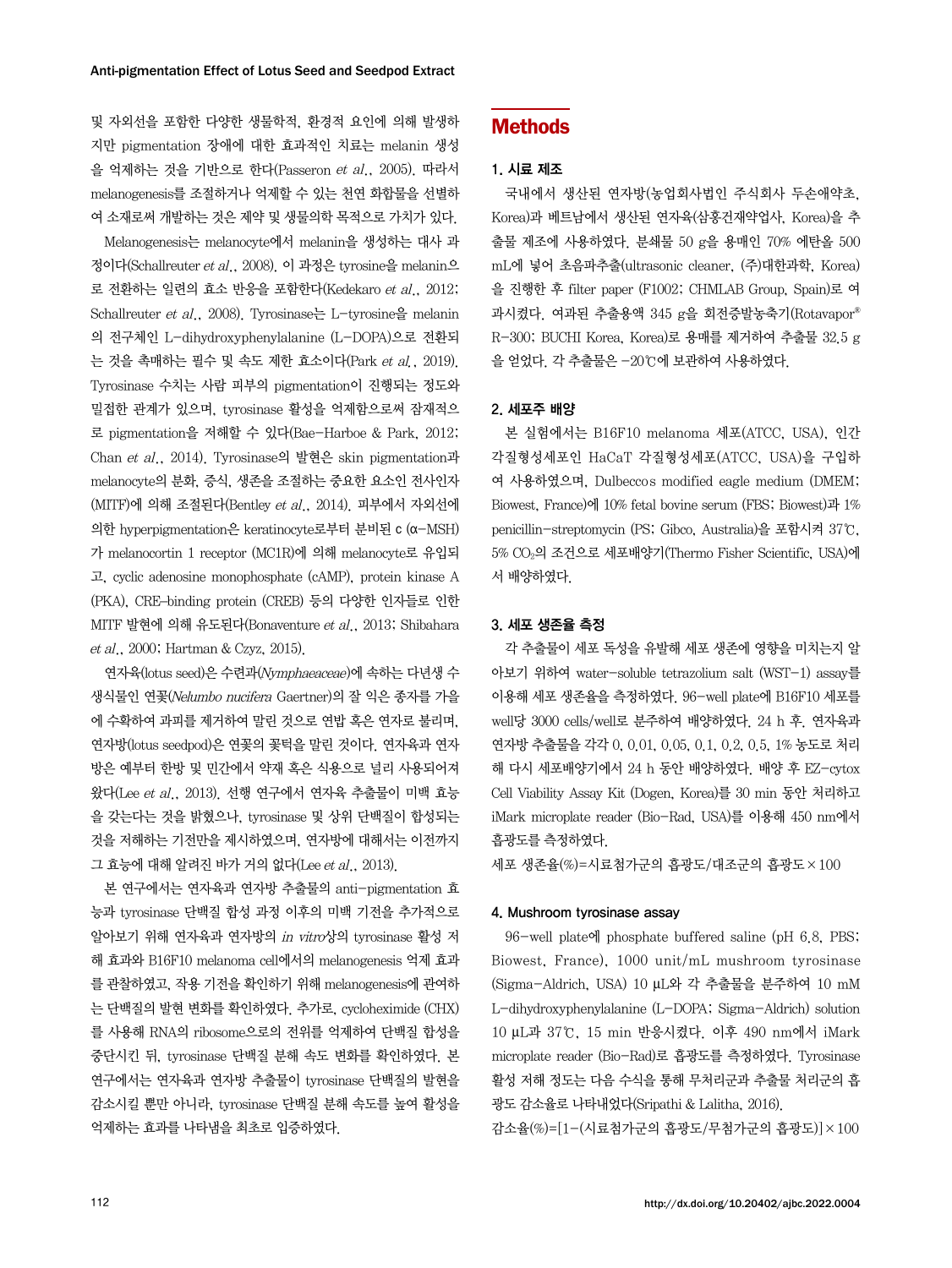#### 5. Cellular tyrosinase assay

B16F10 세포를 60-mm cell culture dish에 2.5×105 cells/well 로 분주하여 24 h 배양한 뒤, 연자육 추출물과 연자방 추출물을 농 도별로 처리해 48 h 배양하였다. 음성대조군으로 α-melanocytestimulating hormone (α-MSH; Sigma-Aldrich) 100 nM을 사용하였으며, 양성대조군으로는 arbutin 500 μM을 처리하였 다. 시료 처리 48 h 후, PBS로 두 차례 세척한 뒤 세포를 회수하 여 원심분리(12,000 rpm, 1 min)하였다. 상층액을 제거한 후, Radiommunoprecipitation assay (RIPA) lysis buffer를 이용해 용 해시키고 세포용해물을 2 mM L-DOPA와 함께 37℃, 1 h 조건으로 반응시켰다. 이후 iMark microplate reader (Bio-Rad, USA)를 이 용해 490 nm에서 흡광도를 측정하였다. 세포용해물의 단백질 정량 은 BCA solution kit (Thermo Fisher Scientific, USA)를 사용하여 수행되었다. 데이터는 처리군을 무처리군에 대한 비율로 나타내었 다.

감소율(%)=[1-(시료첨가군의 흡광도/무첨가군의 흡광도)]×100

### 6. Melanin contents assay

B16F10 세포를 60 mm cell culture dish에 2.5×105 cells/well로 분주하여 24 h 동안 배양한 뒤, 연자육 추출물과 연자방 추출물을 농 도별로 처리해 48 h 배양하였다. 음성대조군으로 100 nM α-MSH 를 사용하였다. 수확한 cell pellet을 촬영 후, 1 N sodium hydroxide (NaOH; Ducksan, Korea)로 용해시키고 세포용해물을 96-well plate에 분주하였다. 이후 iMark microplate reader (Bio-Rad)를 이 용해 490 nm에서 흡광도를 측정하였다. 세포용해물의 단백질 정량 은 BCA solution kit를 사용하여 수행되었다. 데이터는 처리군을 무 처리군에 대한 비율로 나타내었다.

멜라닌 양(%)=시료첨가군의 흡광도/대조군의 흡광도×100

#### 7. Immunoblotting

B16F10 세포에 α-MSH 100 mM과 0.2, 0.5%의 연자육 추출물, 0.5, 1%의 연자방 추출물을 처리한 뒤 24 h 동안 배양하였다. 추가 로, B16F10 세포에 α-MSH 100 mM과 0.5%의 연자육 추출물, 1% 의 연자방 추출물 처리 24 h 후에 CHX (Sigma-Aldrich) 50 μg/mL 을 처리해 0, 4, 8 h 동안 배양하였다(Calvo et al., 1999). 이후 얻 은 cell pellet을 RIPA buffer를 이용해 용해시키고 ice에서 20 min동 안 incubation한 뒤, 12,000 rpm에서 30 min 동안 원심분리하였고 상층액을 BCA solution kit로 정량하였다. 세포용해물은 5X sample buffer (Bio-Rad)을 첨가해 7 min간 가열 후 ice에서 20 min동안

안정화시켜 단백질을 분리하였다. 분리된 단백질을 membrane으로 transfer하고 5% skim milk로 30 min간 blocking한 뒤, β-actin, tyrosinase 1차 antibody를 넣고 overnight 처리하였다. 실험에 사 용한 antibody 정보는 Table 1과 같다. 이후 1X TBST로 10 min 씩 3번 세척하고 2차 antibody를 1 h 동안 처리해 다시 동일한 세척 과정을 거쳐 ECL (Bio-Rad)과 반응시켜 FUSION solo S (Vilber, France)로 확인하였고 image J program으로 분석하였다.

# 8. Quantitative real-time polymerase chain reaction (qRT-PCR)

연자육, 연자방 추출물의 HaCaT 세포에 대한 염증 유발 여부와 B16F10 세포 내 tyrosinase 발현량 변화를 알아보기 위해 qRT-PCR을 통해 mRNA 발현을 분석하였다. IL-1β의 음성 대조군으 로 lipopolysaccharide (LPS; Sigma-Aldrich) 1 μg/mL을 사용하 였고 HaCaT 세포에 LPS와 농도별 추출물들을 각각 처리한 후 24 h 동안 배양하였다. 또한, α-MSH를 처리한 B16F10 세포에 농도 별 추출물들을 처리하고 24 h 동안 배양하였다. 이후 RiboExTM Total RNA Isolation Solution (GeneAll Biotechnology, Korea) 1 mL을 이용해 세포를 용해시켰다. 세포 용해물에 클로로포름 (Sigma-Aldrich) 200 µL을 넣고 12,000 rpm, 4℃에서 15 min동 안 원심 분리를 진행한 후 상층액을 분리하여 동량의 아이소프로판 올(Merckmillipore, Germany)을 첨가하였다. Inverting 한 용액 을 -20℃, 1 h incubation시킨 후 12,000 rpm, 4℃에서 20 min 동안 원심분리하였다. 침전된 RNA를 제외한 나머지를 버리고 70% 에탄올(Merck-Millipore, USA)을 넣어 12,000 rpm, 4℃에 서 10 min동안 원심분리 후 에탄올을 제거하였다. 그 후, nuclease free water (Affymetrix, USA)로 RNA를 용해시켜 total RNA를 추출해 MaestroNano Micro-volume Spectrophotometer (MN-913; Maestrogen, USA)로 RNA 순도와 농도를 A260/A280 파 장에서 측정하였다. Oligo dT (Bionics, Korea), dNTP (Takara, Japan), DTT (Invitrogen, USA), M-MLV reverse transcriptase (Invitrogen)를 사용해 complementary DNA (cDNA)를 합성하였 다. 이후 denaturation (95℃, 15 min), denaturation (95℃, 15 s), annealing (60℃, 30 s), polymerization (72℃, 30 s) 과정을 40 cycle동안 반복해 qRT-PCR을 진행하였다. 각 유전자의 threshold cycle (Ct)값을 GAPDH 발현에 대한 C 값으로 표준화한 후에 C 값의 변화량을 비교하여 상대적인 유전자의 발현 정도를 정량 분석하였 다. 실험에 사용했던 유전자 primer 정보는 Table 2과 같다.

| Table 1. List of 1st antibodies used immunoblot analysis |  |
|----------------------------------------------------------|--|
|----------------------------------------------------------|--|

| Antibody       | <b>Dilution</b> | <b>Species</b> | Source     |
|----------------|-----------------|----------------|------------|
| Tyrosinase     | 1:500           | Rabbit         | Abcam      |
| <b>ß-actin</b> | 1:500           | Mouse          | Santa Cruz |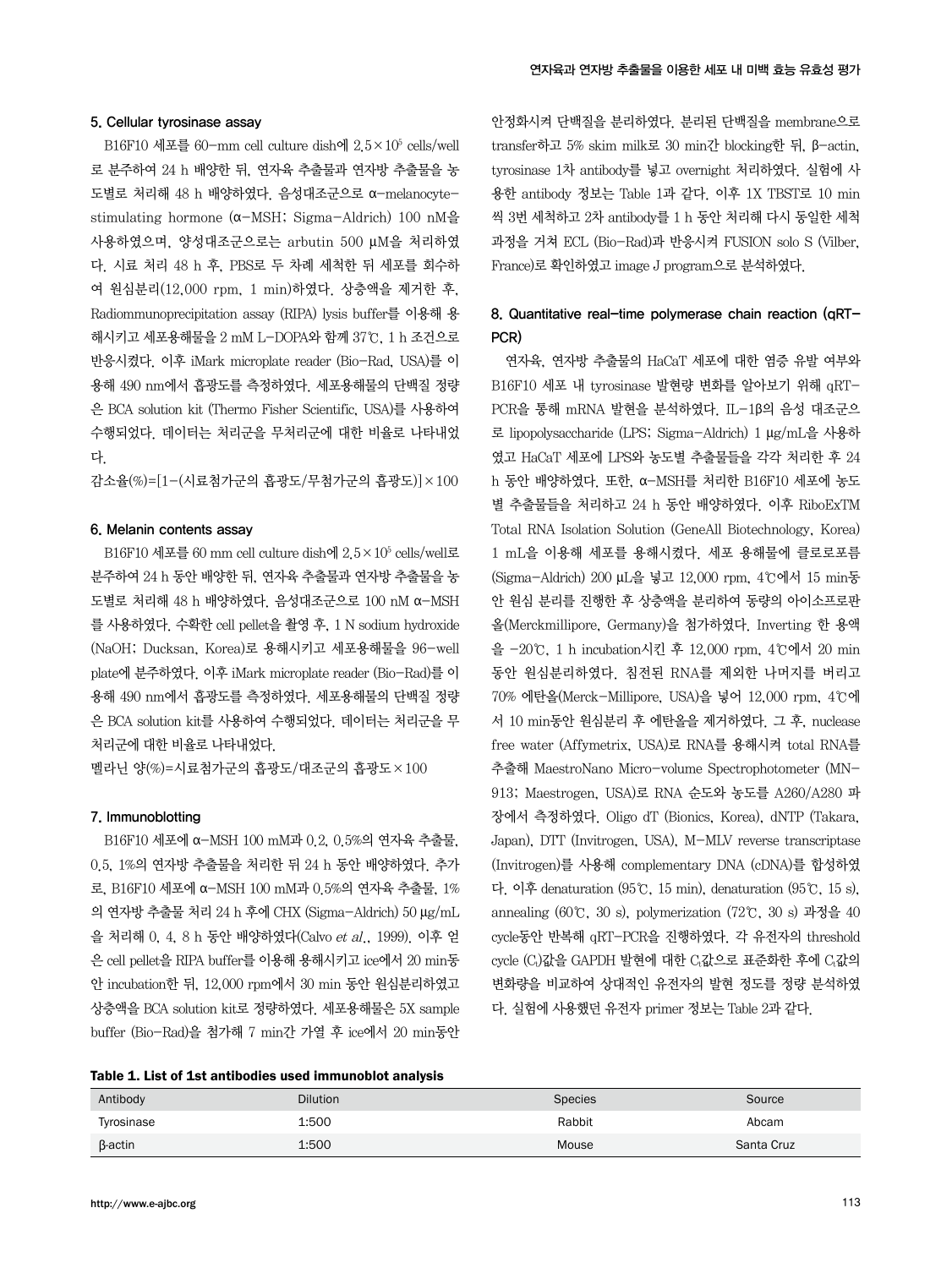#### Anti-pigmentation Effect of Lotus Seed and Seedpod Extract





#### Figure 1. Evaluation of cell viability and inflammatory response of LS extract and LSP extracts.

B16F10 cells were treated with (A) LS and LSP for 24 h. WST-1 assay was conducted to evaluate the cell viability. (B) HaCaT cells were treated with LS and LSP for 24 h. qRT-PCR was conducted to evaluate the expression level of IL-1β mRNA. Each bar represents the mean±S.D. from three independent experiments. \*p<0.05 indicates statistical significance. LS, lotus seed extract; LSP, lotus seedpod extract; IL-1β, interleukin 1 beta; GAPDH, glyceraldehyde-3-phosphate dehydrogenase; qRT-PCR, quantitative real-time polymerase chain reaction.

#### 9. 통계분석

각 연구결과는 독립적으로 3회 반복 실험하여 진행되었다. 통계분 석 데이터는 평균±표준편차(mean±standard deviation, Mean± S.D.)로 표기하였고 그래프의 통계 분석은 GraphPad prism을 사용 하여 생성되었다. One-way ANOVA 또는 two-way ANOVA는 정규 분포 데이터를 평가하는 데 사용되었으며 Tukey's test는 다중 비교 를 수정하는데 사용되었다.  $\check{}~p-$ value 값이  $0.05$  미만일 때 통계적으 로 유의하게 차이가 있다고 판정하였다.

# Results and Discussion

### 1. 연자육과 연자방 추출물의 세포 독성 및 염증반응 평가

미백 효능을 확인하기 위한 실험을 진행하기에 앞서 B16F10 세 포에 대한 연자육 및 연자방 추출물의 세포독성을 조사하기 위해 WST-1 assay를 수행하였다(Kang, 2020). 가장 높은 세포 독성을 갖는 농도에서 92% 이상의 세포 생존율을 나타냈으며 이 또한 유의 미한 세포 독성을 갖는 것으로 볼 수 없으므로 시료를 처리하지 않은

대조군과 시료를 각 농도별로 처리한 그룹 모두 세포 생존율에 영향 을 미치지 않았다(Figure 1A). 따라서 이후 실험에서는 0.2%, 0.5% 의 연자육 추출물과 0.5%, 1.0%의 연자방 추출물을 처리하여 미백 효능 실험을 진행하였다. 또한, 본 연구의 목적은 연자육 및 연자방 추출물을 화장품 소재로서 피부에 도포하였을 때의 효능을 확인하 는 것이다. IL-1β는 통증, 염증 및 자가면역 상태와 관련된 염증성 cytokine이다(Ren & Torres, 2008). IL-1β의 과발현은 다양한 질 병상태에서 발생하는 병태생리학적 변화와 관련이 있다(Dinarello, 2004; Braddock & Quinn, 2004; Dinarello, 1996). 따라서 두 추 출물의 미백 효능 여부를 실험하기에 앞서 추출물이 화장품 소재로 서 피부에 적용되었을 때의 안전성을 검증하기 위해 인간각질형성  $\mathcal{A}$ 포인 HaCaT 세포 내 추출물 처리에 따른  $IL-1\beta$ 의 mRNA 발현을 분석하였다(Nisticò et al., 2010). 무처리군과 1 μg/mL의 LPS를 처 리한 음성대조군을 비교하였을 때 음성대조군에서 IL-1β mRNA의 발현량이 32% 증가하였지만, 추출물을 처리한 결과, 무처리군에 비 해 IL-1β의 발현량이 0.2%, 0,5% 연자육 추출물에 의해 각각 41%, 63% 감소하였으며, 0.5%, 1.0% 연자방 추출물에 의해서 41%, 61% 감소하였다(Figure 1B). 이를 통해 연자육 및 연자방 추출물이 염증

#### Table 2. List of primers for quantitative real time polymerase chain reaction

| Gene         |         | Sequence (5' to 3')               |
|--------------|---------|-----------------------------------|
| $IL-1\beta$  | Forward | AATCTGTACCTGTCCTGCGTGTT           |
|              | Reverse | <b>TGGGTAATTTTTGGGATCTACACTCT</b> |
| Tyrosinase   | Forward | AGTCGTATCTGGCCATGGCTTCTTG         |
|              | Reverse | GCAAGCTGTGGTAGTCGTCTTTGTC         |
| <b>GAPDH</b> | Forward | CATCACTGCCACCCAGAAGACTG           |
|              | Reverse | ATGCCAGTGAGCTTCCCGTTCAG           |

IL-1β, Interleukin 1 beta; GAPDH, glyceraldehyde-3-phosphate dehydrogenase.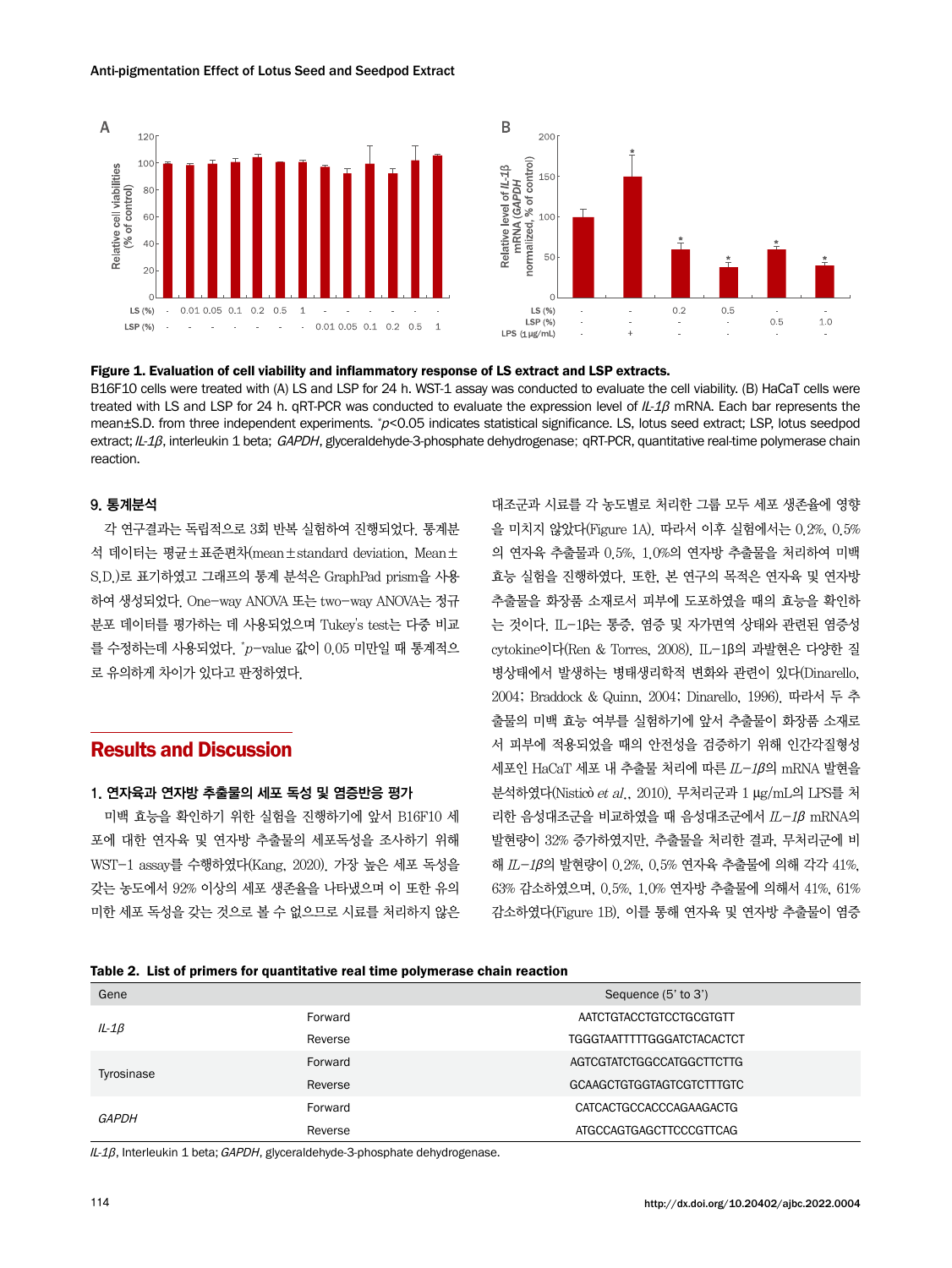





#### Figure 2. Effect of LS and LSP on melanogenesis inhibition.

B16F10 Cells were treated with LS at concentrations of 0.2, 0.5% and LSP at concentrations of 0.5, 1.0%. (A) Melanin contents assay in B16F10 cells treated with LS and (B) LSP. (C) Cellular tyrosinase activity assay in B16F10 cells treated with LS and LSP; (D) Mushroom tyrosinase inhibition assay was conducted to evaluate the enzymatic inhibitory effect of LS and LSP. Each bar represents the mean±S.D. from three independent experiments. \* <sup>p</sup><0.05 indicates significant from vehicle treated group. # <sup>p</sup><0.05 indicates significant from α-MSH treated group. LS, lotus seed extract; LSP, lotus seedpod extract ; α-MSH, α-melanocyte-stimulating hormone; L-DOPA, L-dihydroxyphenylalanine.

성 cytokine인 IL-1β의 mRNA 발현을 억제하였기 때문에 해당 추출 물들의 IL-1β를 통한 염증 유발 가능성을 배제할 수 있으며, 화장품 소재로서의 안전성을 검증하였다.

#### 2. 연자육과 연자방 추출물의 tyrosinase 저해 효과 확인

B16F10 세포에서 연자육과 연자방 추출물이 α-MSH에 의해 유 도된 melanogenesis를 감소시키는지 알아보기 위해 0.2%, 0.5% 연자육(Figure 2A)과 0.5%, 1.0% 연자방(Figure 2B)을 48 h 동안 B16F10 세포에 처리한 후 melanin content assay를 진행했으며 양 성대조군으로는 arbutin을 사용하였다. α-MSH를 처리한 대조군에 서 melanin의 양이 유의하게 증가했으며 arbutin 처리 시 각각의 실 험에서 51%, 31%의 멜라닌 감소량을 보였다. 연자육 추출물(0.2%, 0.5%)과 연자방 추출물(0.5%, 1.0%)을 처리했을 때 melanin의 양이 연자육 추출물에 의해 20%, 37% 감소하였으며, 연자방 추출물에 의 해 14%, 24% 감소하였으며 이는 농도 의존적인 수치임을 확인하였 다.

멜라닌은 효소 촉매 반응과 화학 반응의 조합에 의해 형성되는 데, melanogenesis 과정에서 tyrosine과 dopa는 tyrosinase에 의 해서 dopaquinone으로 산화된다. 멜라닌 생성은 tyrosine의 산화 에서부터 시작되며 이 단계는 멜라닌 합성의 rate-limiting 단계이 다(Chang, 2009). 따라서 세포 내에서 melanogenesis 과정에 관여 하는 가장 중요한 단백질인 tyrosinase의 활성을 저해하는지 알아 보기 위해 cellular tyrosinase activity assay를 진행하였다(Figure 2C) (Chang, 2009; Baek & Lee, 2015). α-MSH와 연자육 추출 물 0.2%, 0.5%와 연자방 추출물 0.5%, 1.0%를 함께 처리하였고, 양 성대조군으로는 arbutin을 사용하였다. 실험 결과를 통해 추출물 이 B16F10 세포 내에서 cellular tyrosinase의 활성을 0.2%, 0.5% 에 의해 21%, 24% 감소시켰으며, 0.5%, 1.0% 연자방 추출물에 의해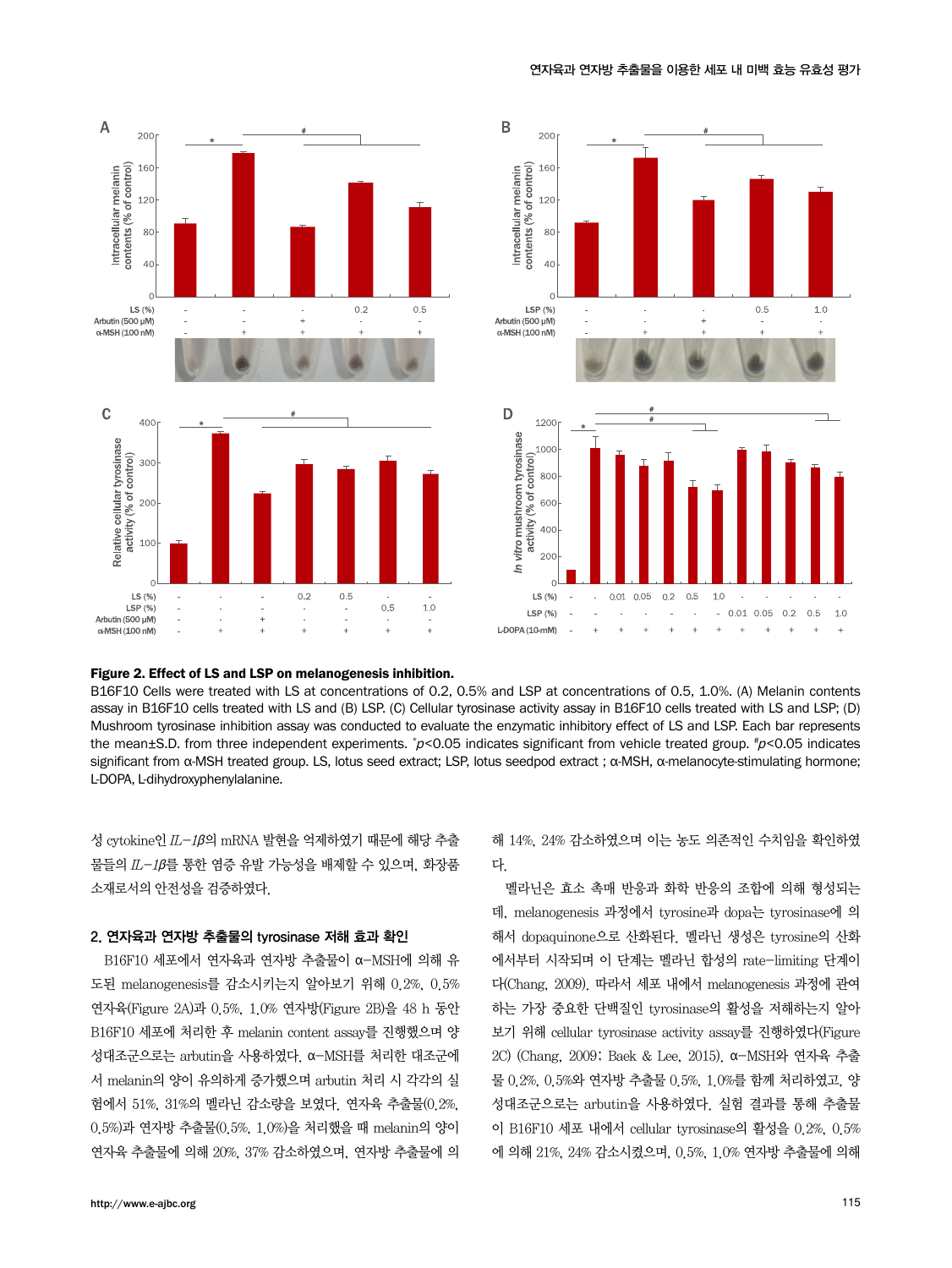

#### Anti-pigmentation Effect of Lotus Seed and Seedpod Extract

Figure 3. Effects of LS extract and LSP extract on tyrosinase expression.

(A) qRT-PCR was conducted to evaluate the mRNA expression level of tyrosinase in B16F10 cells treated with LS and LSP. (B) Immunoblotting was conducted to evaluate the protein expression level of tyrosinase. (C) Immunoblotting was conducted to evaluate the protein degradation level of tyrosinase. Quantifications of the protein expression were measured by scanning densitometry using the Image-J program. Each bar represents the mean±S.D. of three independent experiments. *\*p*<0.05 indicates statistical significance. LS, lotus seed extract; LSP, lotus seedpod extract.

18%, 27% 감소시킴으로써 농도 의존적으로 저해함을 확인하였다. 이는 세포 내 tyrosinase 발현이 억제되거나 효소 활성이 직접적으로 억제되어 cellular tyrosinase의 활성이 저해된 결과이므로, 추출물 이 MITF와 같은 상위 기전과 관계없이 tyrosinase의 효소 활성을 직 접적으로 저해하는지 확인하기 위해 in vitro mushroom tyrosinase inhibition assay (Shim, 2019)를 진행하였다. L-DOPA 단독처리군 에 비해 추출물 처리군에서 tyrosinase 활성이 감소하였고 0.5, 1% 의 연자육 처리군에서 각각 29%, 32%의 감소율을 보였으며, 같은 농 도의 연자방 처리군에서 각각 15%, 21% 감소율을 보이며 유의한 결 과를 나타냈다(Figure 2D). 추출물이 tyrosinase의 효소 활성을 직접 적으로 조절하여 cellular tyrosinase의 활성을 저해했음을 확인했고, 이는 곧 melanogenesis 과정을 억제해 melanin 합성량의 감소로 이 어진다.

#### 3. 연자육과 연자방 추출물 처리에 의한 tyrosinase 발현 및 반감기 확인

이전 실험 결과를 통해, 두 추출물이 tyrosinase 활성을 직접적으 로 저해한다는 것을 확인하였다. 또한 두 추출물을 처리한 B16F10 cell 내 tyrosinase를 추출하여 L-DOPA와 반응시켰을 때, 반응이 감 소하는 것도 확인하였다. 이는 cell 내에서 시료에 의한 tyrosinase 활성 감소에 의한 것뿐만 아니라 시료에 의한 tyrosinase의 양 감 소에 의한 것일 수도 있다. 따라서 추출물 처리에 의한 tyrosinase protein level의 변화를 확인하기 위해 B16F10 세포에 α-MSH으 로 멜라닌 합성을 자극하고 연자육 추출물 0.2, 0.5%와 연자방 추 출물 0.5, 1%를 처리한 후, Table 1에서 언급된 antibody를 사용하 여 immunoblotting을 진행하였다. 무처리군에 비해 α-MSH 단독 처리군에서 tyrosinase protein level이 증가하였고 추출물을 처리 함에 따라 농도 의존적으로 발현량이 감소하였다(Figure 3A). 이후, tyrosinase의 protein level 감소가 tyrosinase의 mRNA 양 감소에 의한 것인지를 확인하는 실험을 진행하였다. 이전 실험과 동일한 조 건으로 시료를 처리한 후, Table 2에서 언급된 primer를 사용하여 qRT-PCR을 통해 tyrosinase mRNA 발현량의 변화를 확인하였다. α-MSH 단독처리군의 경우, 무처리군에 비해 tyrosinase mRNA 발 현량이 증가하였지만 농도별 추출물 처리 조건에서는 유의한 변화 를 확인할 수 없었다(Figure 3B). α-MSH에 의해 증가된 tyrosinase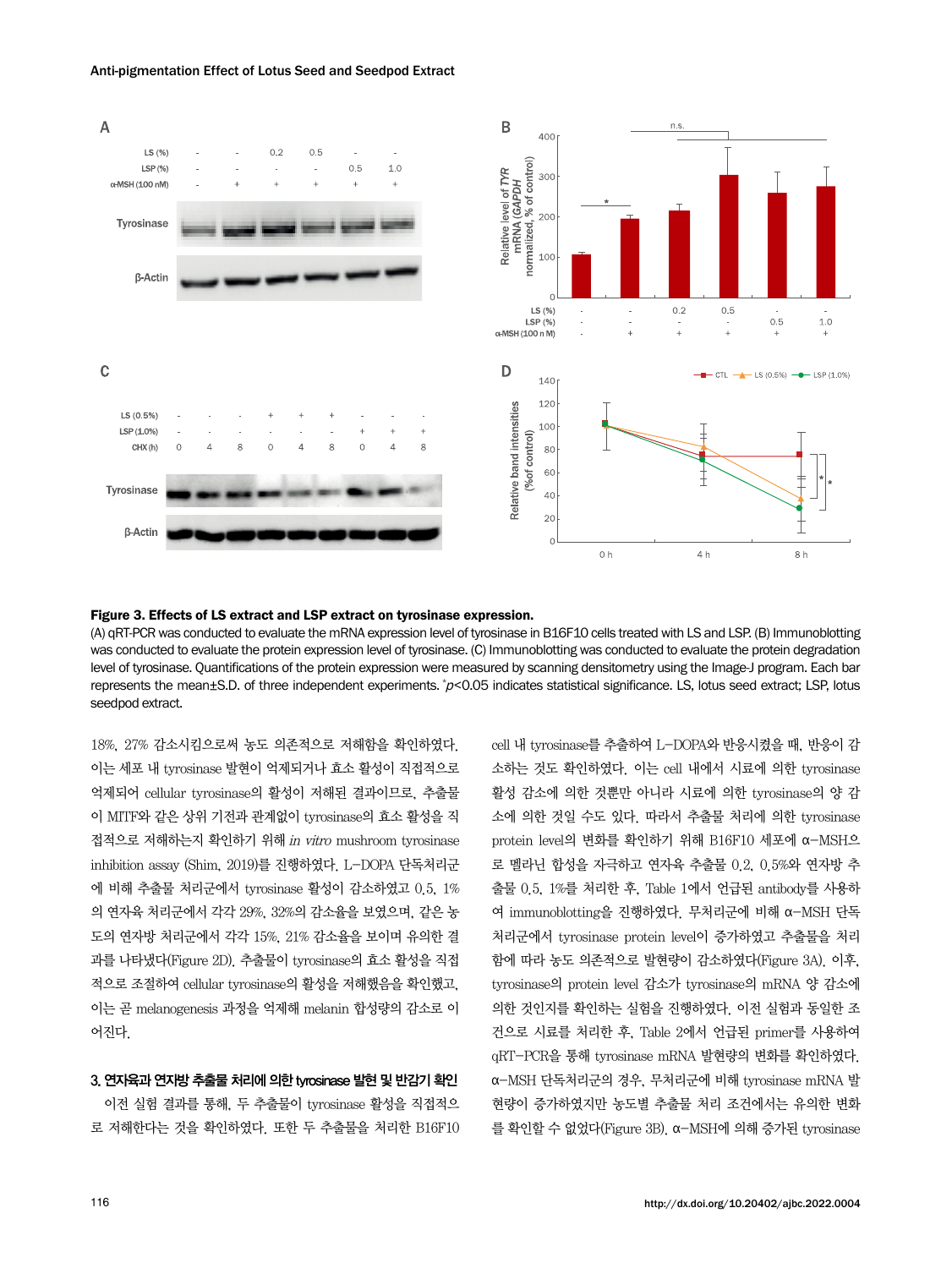단백질 발현량이 두 추출물 처리에 의해 감소하는 것은 tyrosinase mRNA 양 조절과 관련이 없음을 확인하였다. 연자육 및 연자방 추출 물이 tyrosinase protein의 stability를 감소시켜, tyrosinase의 단백 질 분해를 촉진시키는지에 대한 여부를 알아보기 위한 실험을 진행하 였다(Buchanan, 2016). 따라서 추출물 처리 24 h 후 CHX 0, 4, 8 h 간 처리를 통해, 시간에 따른 tyrosinase protein level을 확인하였다. CHX 처리 4 h 후, 단백질 양의 유의미한 변화를 관찰할 수 없었으 나, 8 h 후, 무처리군에 비해 0.5% 연자육 추출물과 1.0% 연자방 추 출물 처리군에서 각각 62%와 72%의 tyrosinase 단백질 발현량 감소 율을 보였다(Figure 3C). 따라서 본 연구는 각 추출물이 tyrosinase 의 post-translational modification 과정에 관여하여 tyrosinase 반 감기 감소에 따른 조절을 통해 B16F10 cell 내에서 α-MSH에 의한 melanogenesis를 저해함을 입증한다.

# **Conclusion**

본 연구에서 0.2, 0.5%의 연자육 추출물 및 0.5, 1%의 연자방 추출 물을 처리하였을 때 B16F10 세포에 대한 독성과 HaCaT 세포에 대한 염증 유발이 관찰되지 않았다. 각 추출물을 동일한 농도로 B16F10 세포에 처리했을 때 멜라닌 합성량이 농도 의존적으로 감소하는 것 을 확인하였고, in vitro 및 세포 내에서 확인한 tyrosinase 활성을 저 해한다는 것을 확인하였다. 이후, 동일 조건에서 tyrosinase mRNA 발현양은 변화하지 않았으나 tyrosinase 단백질 수준은 감소하였다. Cycloheximide 처리를 통해 tyrosinase 단백질 수준 감소는 각 추출 물에 의한 단백질 분해 촉진에 의한 것임을 확인하였다. 이를 통해 연 자육 및 연자방 추출물이 post-translational modification과정에 관 여하며, tyrosinase 활성을 저해하고 이를 통해 멜라닌 합성을 저해한 다는 것을 알 수 있었다. 따라서 본 연구는 연자육 및 연자방 추출물 에 대해 미백 기능성 화장품 소재로서의 가능성을 제시한다.

#### Acknowledgements

본 연구는 건국대학교 대학혁신지원사업(차세대 화장품공학 실 무 역량 강화 프로그램, 혁신사업3:A308)의 일환으로 수행하였음.

### Author's contribution

HS, MK and BS performed experiments and HS, MK and SHB analyzed the data and designed overall experiments together and wrote the manuscript. All authors read and confirmed the final version of manuscript.

#### Author details

Hee-Jae Shin (Student), Department of Cosmetics Engineering, Konkuk University, 120 Neungdong-ro, Gwangjin-gu, Seoul 05029, Korea; Mihee Kim (Student), Department of Cosmetics Engineering, Konkuk University, 120 Neungdong-ro, Gwangjin-gu, Seoul 05029, Korea; Bum-Soo Shin (Student), Department of Cosmetics Engineering, Konkuk University, 120 Neungdongro, Gwangjin-gu, Seoul 05029, Korea; Seunghee Bae (Professor), Department of Cosmetics Engineering, Konkuk University, 120 Neungdong-ro, Gwangjin-gu, Seoul 05029, Korea.

## **References**

- Bae-Harboe YS, Park HY. Tyrosinase: a central regulatory protein for cutaneous pigmentation. Journal of Investigative Dermatology, 132: 2678-2680, 2012.
- Baek SH, Lee SH. Sesamol decreases melanin biosynthesis in melanocyte cells and zebrafish: possible involvement of MITF via the intercellular cAMP and p38/JNK signaling pathways. Experimental Dermatology, 24: 761-766, 2015.
- Bentley NJ, Eisen T, Goding CR. Melanocyte-specific expression of the human tyrosinase promoter: activation by the microphthalmia gene product and role of the initiator. Molecular and Cellular Biology, 14: 7996-8006, 1994.
- Bonaventure J, Domingues MJ, Larue L. Cellular and molecular mechanisms controlling the migration of melanocytes and melanoma cells. Pigment Cell and Melanoma Research, 26: 316-325, 2013.
- Braddock M, Quinn A. Targeting IL-1 in inflammatory disease: new opportunities for therapeutic intervention. Nature Reviews Drug Discovery, 3: 330-340, 2004.
- Buchanan BW, Lloyd ME, Engle SM, Rubenstein EM. Cycloheximide chase analysis of protein degradation in saccharomyces cerevisiae. Journal of Visualized Experiments, 10: 3791-53975, 2016.
- Calvo P, Frank D, Bieler B, Berson J, Marks M. A cytoplasmic sequence in human tyrosinase defines a second class of di-leucine-based sorting signals for late endosomal and lysosomal delivery. Journal of Biological Chemistry, 274: 12780-12789, 1998.
- Chan CF, Huang CC, Lee MY, Lin YS. Fermented broth in tyrosinase- and melanogenesis inhibition. Molecules, 19: 13122-13135, 2014.

Chang TS. An updated review of tyrosinase inhibitors.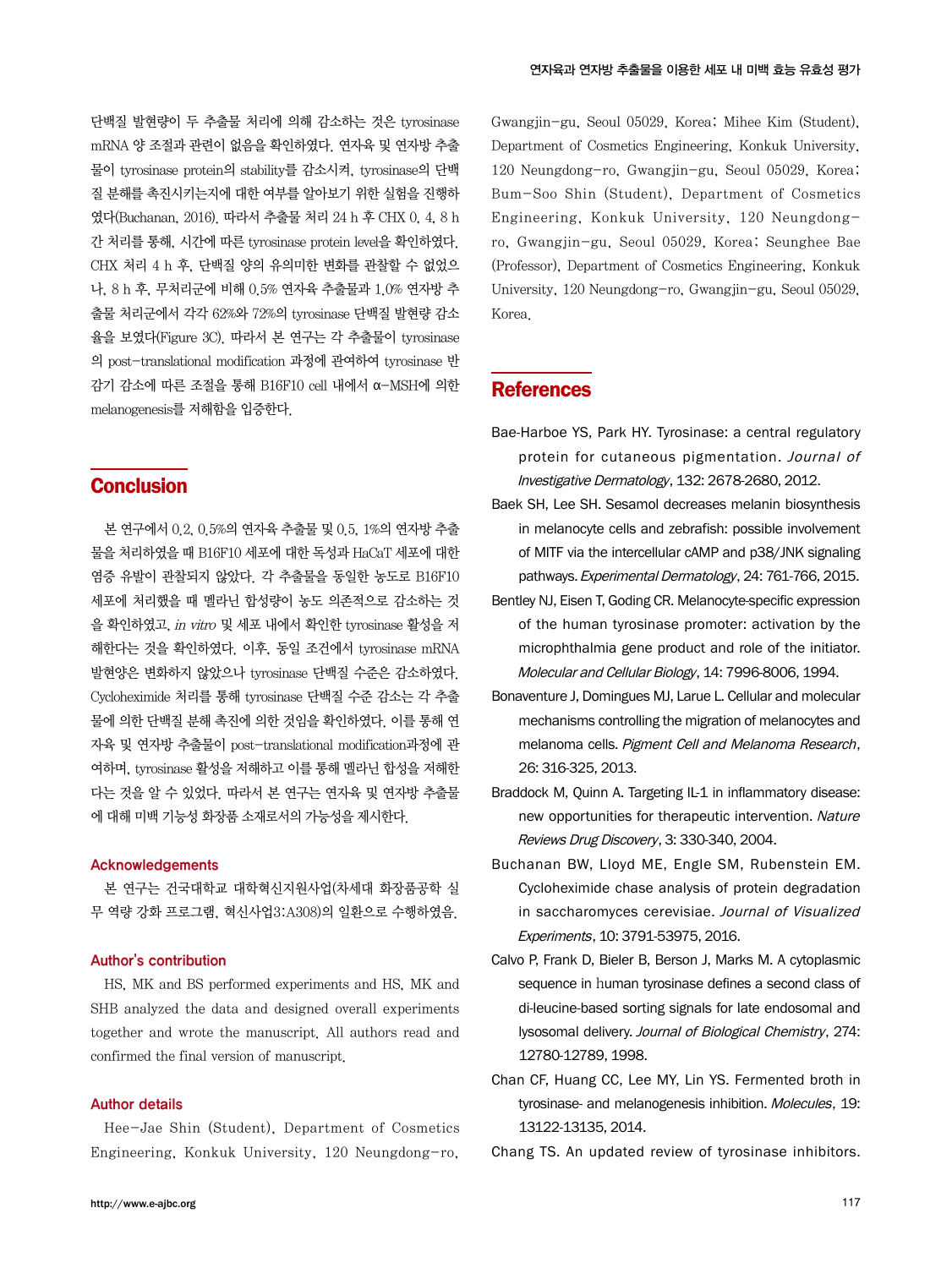International Journal of Molecular Sciences, 10: 2440- 2475, 2009.

- Dinarello CA. Biologic basis for interleukin-1 in disease. Blood, 87: 2095-2147, 1996.
- Dinarello CA. Therapeutic strategies to reduce IL-1 activity in treating local and systemic inflammation. Current Opinion in Pharmacology, 4: 378-385, 2004
- Hartman ML, Czyz M. MITF in melanoma: mechanisms behind its expression and activity. Cellular and Molecular Life Sciences, 72: 1249-1260, 2015.
- Kang J. Suppression of matrix metallopeptidase-3 expression in human dermal fibroblasts by decursin from Angelica gigas Nakai root extracts fermented with Jeju lava seawater. Asian Journal of Beauty and Cosmetology, 19: 65-76, 2020.
- Kadekaro AL, Chen J, Yang J, Chen S, Jameson J, Swope VB, Cheng T, Kadakia M, Abdel-Malek Z. Alpha-melanocytestimulating hormone suppresses oxidative stress through a p53-mediated signaling pathway in human melanocytes. Molecular Cancer Research, 10: 778-786, 2012.
- Lee JY, Im KR, Jung TK, Yoon KS. The inhibitory effects of Nelumbo nucifera Gaertner extract on melanogenesis. Korean Society for Biotechnology and Bioengineering Journal, 28: 137-145, 2013.
- Park JY. Melanogenesis inhibitory effect of steamed Platycodon grandiflorum on B16F10 cells. Asian Journal of Beauty and Cosmetology, 17: 37-46, 2019.
- Passeron T, Mantoux F, Ortonne JP. Genetic disorders of pigmentation. Clinics in Dermatology, 23: 56-67, 2005.
- Ren K, Torres R. Role of interleukin-1β during pain and inflammation. Brain Research Reviews, 60: 57-64, 2008.
- Nisticò S, Paolillo N, Minella D, Piccirilli S, Rispoli V, Giardina E, Biancolella M, Chimenti S, Novelli G, Nisticò G. Effects of TNF-α and IL-1 β on the activation of genes related to inflammatory, immune responses and cell death in immortalized human HaCaT keratinocytes. International Journal of Immunopathology Pharmacology, 23: 1057- 1072, 2010.
- Schallreuter KU, Kothari S, Chavan B, Spencer JD. Regulation of melanogenesis--controversies and new concepts. Experimental Dermatology, 17: 395-404, 2008.
- Shibahara S, Yasumoto K, Amae S, Udono T, Watanabe K, Saito H, Takeda K. Regulation of pigment cell-specific gene expression by MITF. Pigment Cell Research, 13: 98-102, 2000.
- Shim JH. Whitening effect of Brazilin in B16F10 cells. Asian Journal of Beauty and Cosmetology, 17: 287-294, 2019.
- Slominski A, Tobin DJ, Shibahara S, Wortsman J. Melanin pigmentation in mammalian skin and its hormonal regulation. Physiological Reviews, 84: 1155-1228, 2004.
- Sripathi SK, Lalitha P. Keratolytic molecule aided inhibition of DNA damage and tyrosinase activity of a herbal formulation. International Journal of BioSciences and Technology, 9: 7-14, 2016.
- Wasmeier C, Hume AN, Bolasco G, Seabra MC. Melanosomes at a glance. Journal of Cell Science, 121: 3995-3999, 2008.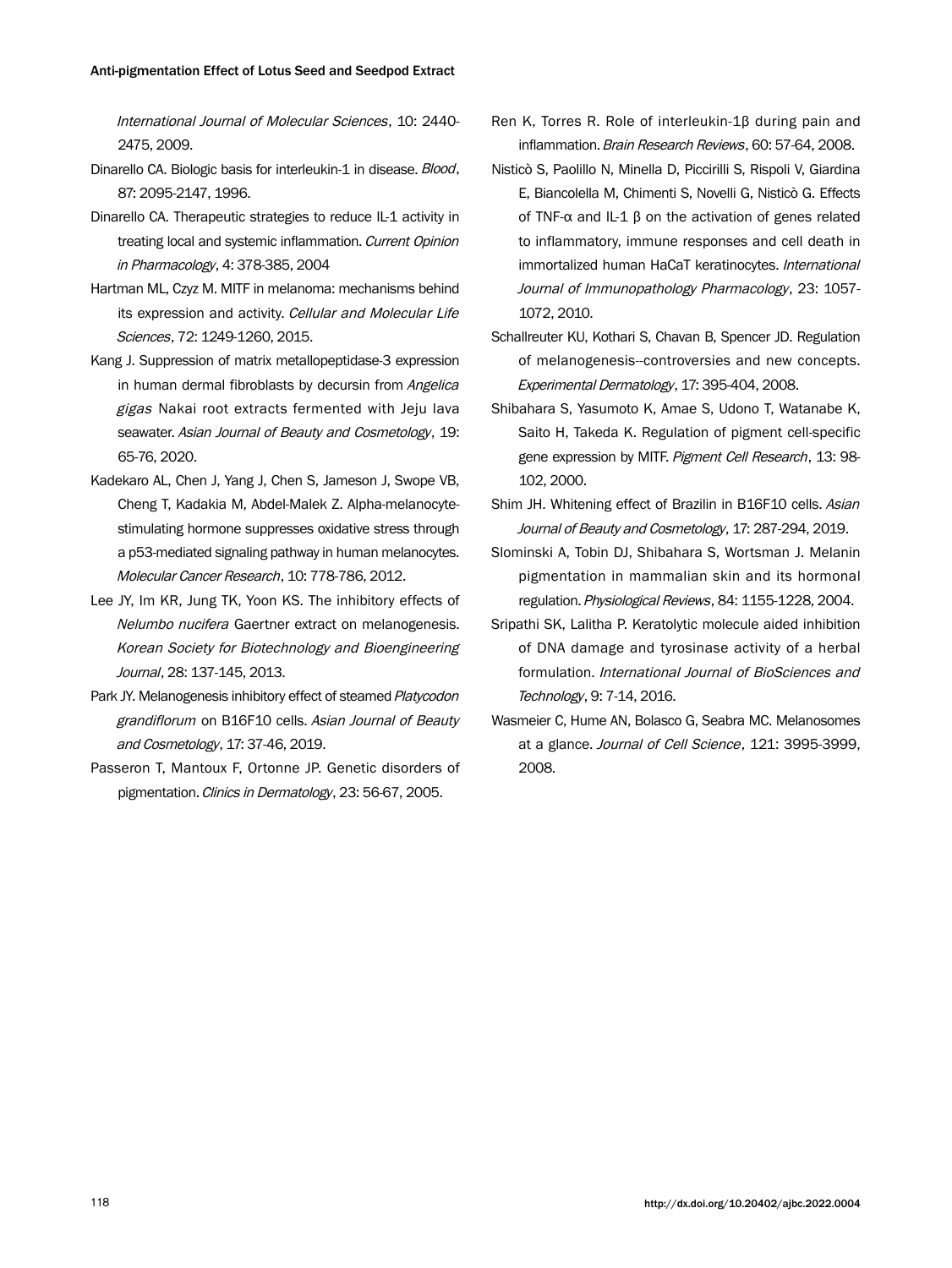### 국문초록

# 연자육과 연자방 추출물을 이용한 세포 내 미백 효능 유효성 평가

신희재, 김미희, 신범수, 배승희\* 건국대학교 화장품공학과, 서울, 한국

목적: 본 연구는 B16F10 세포 내에서 연꽃(Nelumbo nucifera Gaertner)의 부위인 연자육과 연자방 추출물의 anti-melanogenesis 기전을 입증하여 그 효능을 조사하고, 화장품의 새로운 소재로써 사용하는 것을 목표로 하였다. 방법: 연자육과 연자방 추출물은 70% 에탄올 용액으로 추출하였다. 각 추출물의 자극성은 B16F10 세포와 HaCaT 세포에서 WST-1을 기반으로 세포 독성 분석 및 염증성 cytokine인 IL-1β분석을 통해 확인하였다. 해당 추출물들의 미백 효과는 세포 내 멜라닌 함량 및 tyrosinase 활성 분석을 통 해 확인하였다. Tyrosinase 발현에 미치는 영향은 mRNA와 단백질 수준에서 분석되었다. Cycloheximide 처리 후 단백질 수치를 평 가하여 해당 추출물이 tyrosinase 단백질 안정성에 미치는 영향을 분석하였다. 결**과:** WST–1 세포 독성 평가를 통해 ≤1.0% 농도 의 연자육과 연자방 추출물은 B16F10 세포에서 독성을 나타내지 않았다. 또한 qRT-PCR 분석에 의해 HaCaT 세포 내에서  $L-1\beta$ mRNA 발현은 해당 추출물 처리에 의해 증가하지 않았다. 세포 내 멜라닌 함량 측정을 통해 연자육과 연자방 추출물이 α-MSH 로부터 유도된 멜라닌 합성을 현저하게 저해함을 확인했다. 세포 내 tyrosinase 활성은 추출물에 의해 유의하게 감소하였다. 추 가 연구를 통해 tyrosinase 활성의 감소는 mRNA 발현 수준과 무관하며 단백질 발현 수준에 의존함을 확인했다. 이러한 결과는 cycloheximide를 사용한 tyrosinase 안정성 평가에서 해당 추출물들에 의해 감소한 것을 재확인하였다. 결론: 연자육과 연자방 추출 물은 B16F10 세포에서 번역 후 과정에서 tyrosinase 단백질 분해를 가속화하여 색소 침착 방지 효과를 보였다.

핵심어: 연자육 추출물, 연자방 추출물, B16F10 melanoma, Tyrosinase, Anti-pigmentation

본 연구는 건국대학교 대학혁신지원사업(차세대 화장품공학 실무 역량 강화 프로그램, 혁신사업3:A308)의 일환으로 수행하였음.

#### 참고문헌

- 강정욱, 남가람, 윤예화, 김경미, 배소원, 이현정, 배승희, 차영권, 조현대, 조항의. 제주 용암해수로 숙성된 참당귀 (Angelica gigas Nakai) 뿌리 추출물과 지표물질 데커신(Decursin)의 인간 진피섬유아세포 내 MMP3 발현 억제 효 과. 아시안뷰티화장품학술지, 19: 65-76, 2021.
- 박정용, 이지연, 이대영, 김형돈, 김금숙, 이승은, 서경혜. B16F10 세포에서 증숙도라지 추출물의 멜라닌 생성 억제 효과. 아시안뷰티화장품학술지, 17: 37-46, 2019.

심중현. B16F10 세포에서 브라진린의 미백 효능. 아시안뷰티화장품학술지, 17: 287-294, 2019.

이준영, 임경란, 정택규, 윤경섭. 연자육 추출물의 멜라닌 합성 저해효과. KSBB Journal, 28: 137-145, 2013.